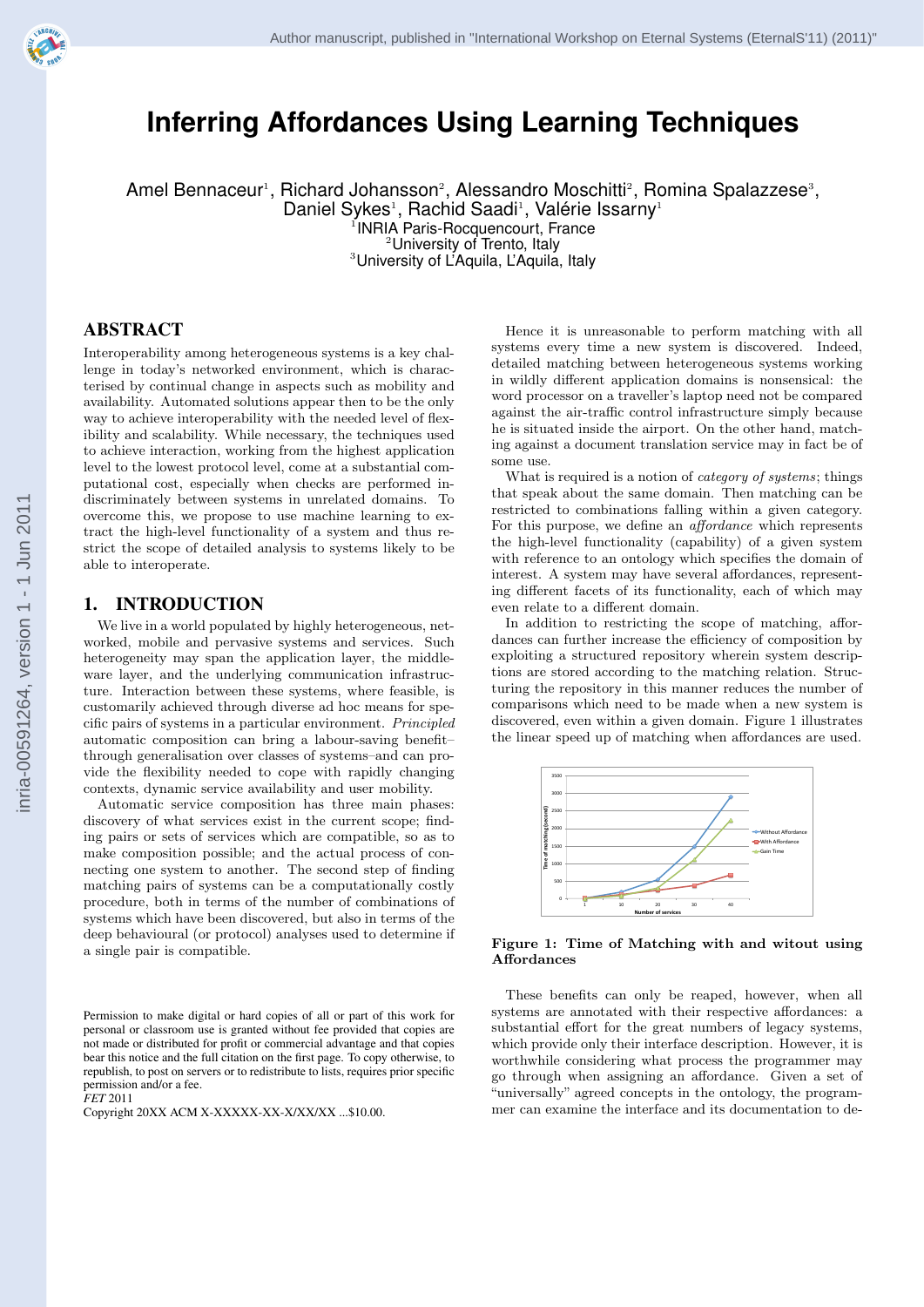termine which concepts best describe the broad category and functionality of the system. It goes without saying that to achieve this, the natural language descriptions and identifiers (such as method names) present in the interface will be used to make the classification.

We propose to use machine learning to automate the extraction of affordances from the interface description by classifying the natural-language text according to a pre-defined ontology of systems. Such an approach can fill the gap when a discovered system does not have a programmer-assigned affordance.

In the following, we set out in more detail the context of our problem, focussing on services, and discuss techniques that may be used to realise the approach.

#### 2. AUTOMATIC SERVICE COMPOSITION

To compose services automatically we can make use of a theory [5] for the automated synthesis of mediating connectors (also called mediators) that has been defined elsewhere [1]. That is, the service composition problem can be seen as an instance of the kind of problems the theory is able to model and solve.

More specifically, to compose services we need to: (i) discover the available ones, (ii) find matching pairs among them, and (iii) synthesise mediators that adapt the services behaviours allowing them to interoperate.

Our approach to dynamic service composition and interoperability is illustrated in Figure 2.



#### Figure 2: Approach to dynamic interoperability

Two descriptions of networked systems (NSs) are given, including their interface, behaviour, non-functional properties and affordance descriptions. The first step consists of checking the compatibility of their affordances, high-level functionality, through the use of semantic matching  $(\mathbf{0})$ . Then, in the successful cases, a behavioural matching  $(\bullet)$ is performed by reasoning about both the NSs descriptions and the ontologies characterising their actions. In the case of exact behavioural matching, a mediator is synthesised  $(\bullet)$ based on the results of the reasoning in the previous step, while in the case of partial matching, a protocol adaptation (❹) is needed before the mediator synthesis. This process highlights the central role of the semantic matching of affordances in reducing the overall computation by acting as a kind of filter for the subsequent behavioural matching.

#### 2.1 Affordances

An affordance denotes a high-level functionality provided to or required from the networked environment. Concretely, an affordance is specified as a tuple:

$$
Aff = \langle Type, F, I, O \rangle
$$

where:

- Type stands for a required (noted  $\text{Re}q$ ), provided (noted *Prov*) or required and provided (noted  $Req$ -*Prov*) affordance.
- $F$  gives the semantics of the functionality associated with the affordance in terms of an ontology concept.
- I (resp.  $\hat{O}$ ) specifies the set of inputs (resp. outputs) of the affordance, which is defined as a tuple  $\langle i_1, ..., i_n \rangle$ (resp.  $\langle o_1, ..., o_m \rangle$ ) with each  $i_l$  (resp.  $o_k$ ) being an ontology concept.

For example,  $\langle Prov, AuctionHouse, \langle Goods \rangle$ ,  $\langle Money \rangle$  is an affordance describing the provision of AuctionHouse functionality with an input of Goods and an output of Money.

The first step in identifying the possible compatibility of two networked systems is to assess whether they respectively provide and require semantically matching affordances. For example, a *Procurement* application, being a kind of Buyer. may match the above AuctionHouse, as a specific kind of Seller. Once a functional match is found at the affordance level, the more costly behavioural and non-functional matching can be performed.

#### 2.2 Legacy applications

Unfortunately, legacy applications do not normally provide affordance descriptions. We must therefore rely upon an engineer to provide them manually, or find some automated means to extract the probable affordance from the interface description. Note that it is not strictly necessary to have a guaranteed correct affordance since falsely-identified matches will be caught in the subsequent detailed checks.

In this paper we focus on using machine learning to extract affordances from interface descriptions. Moreover we focus on the functional concept  $F$  of the affordance, rather than the inputs and outputs, though the overall approach would be notionally unchanged. Learning the inputs and outputs would require a straightforward division of the interface into parts which refer to data and those which refer to the functionality, and performing the learning procedure on each independently.

#### 3. AFFORDANCE LEARNING

This section provides an example interface description to bring the affordance learning problem into focus.

## 3.1 Typical interface

Listing 1 shows a small fragment of the WSDL interface description of the popular eBay [2] web service.

```
Listing 1: Ebay WSDL interface description
<!−− C all : AddItem −−>
<xs : element name="AddItemRequest "
             type="ns : AddItemRequestType"/>
<xs : complexType name="AddItemRequestType">
  <xs : annotation>
    \langle xs: documentation \rangle
```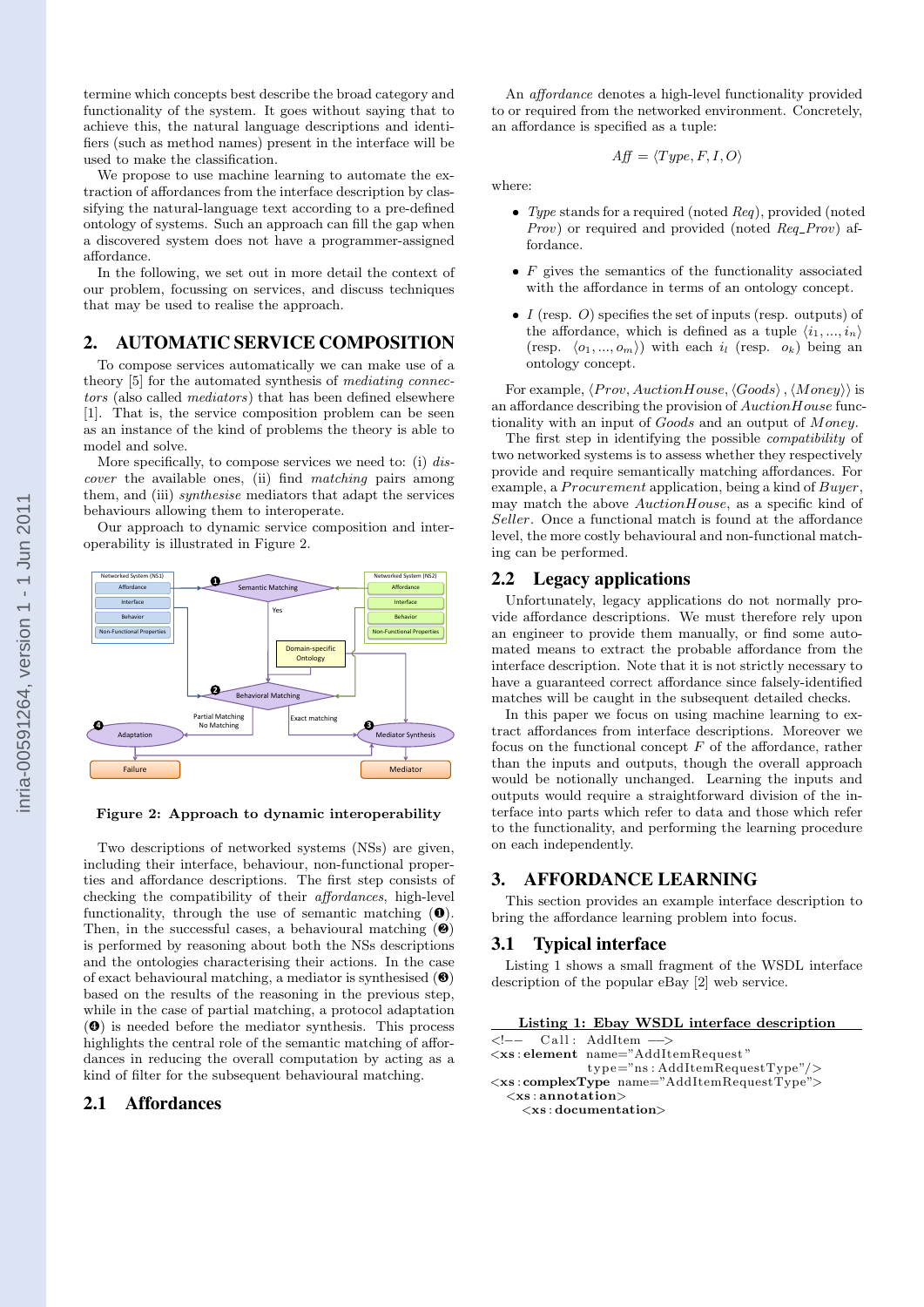```
Defines a single new item and lists it
  on a specified eBay site.
  knbsp; <b>A</b>lso for Half.com</b>.
  Returns the item ID for the new listing
  and returns fees the seller will incur for
  the listing (not including the Final Value
  Fee, which cannot be calculated until the
  item is sold).
\langle x \ranglexs: documentation
<xs: appinfo><RelatedCalls>AddFixedPriceItem , AddItems ,
   AddToItemDescription , GetItem ,
  {\tt GetItemRecommendations} , {\tt GetSelfList} ,
   RelistItem, ReviseItem,
   VerifyAddItem
</RelatedCalls>
<SeeLink>\langle\text{Title}\rangleListing an Item\langle\text{Title}\rangle\langle \text{URL} \ranglehttp://developer.ebay.com/...\langle / \text{URL} \rangle</SeeLink>
<SeeLink>\langle\text{Title}\rangleListing Items\langle\text{Title}\rangle\langle \text{URL} \ranglehttp://developer.ebay.com/...\langle / \text{URL} \rangle</SeeLink>
```
This example provides extensive English text in both the documentation and the terms used in message and type names. Note that the complete description is approximately 130k lines long. In order to handle less verbose descriptions, documentation acquired from alternative sources such as http://webservices.seekda.com/ can be used. It would not take an engineer, or indeed a layperson, long to determine the approximate purpose of the service, relying on key words such as 'item', 'seller' and 'fee'. A concept from a predetermined ontology, such as  $\textit{AuctionHouse}$ , could then be assigned. Given such a description we propose to use machine learning to infer the appropriate affordance for the service.

## 3.2 Learning problem

The problem we are considering, then, is to find a function f which, given a parsed interface description with only the natural-language terms remaining, determines with some confidence the concept most appropriate for that service:

 $f: \text{Interface} \rightarrow (\text{Concept} \times \text{Confidence})$ 

To achieve this, we provide a number of examples as training data relating interfaces to concepts:  $Interface \times Concept$ . These examples are acquired by searching for web service descriptions in online repositories, e.g., webservicelist.com and xmethods.com, and manually assigning to each a concept. The learning technique employed should then be able to generalise from the examples to produce an  $f$  to classify new examples. It is necessary to have a number of example interfaces for each concept we wish to assign to services.

Note that the problem could be tackled at (at least) two levels of granularity: the concepts could indicate the broad category of service within a "universal" ontology (taxonomy), or they could indicate a more specific service type within an ontology restricted to a specific domain. The learning problem is the same for both; all that changes is the breadth of automation we can achieve versus the depth of the domain. Arbitrarily increasing the breadth and depth of the ontology will impact confidence as it becomes increasingly likely that concepts are ambiguous.

# 4. POTENTIAL SOLUTION: MACHINE LEARNING OF CATEGORISERS

We believe that the problem of affordance learning can draw many lessons from the long tradition of research in text categorisation: the problem of assigning a given document to one or more categories. The complexity of the system of categories may be low in some cases, such as a binary set {Positive, Negative} when classifying a customer review as positive or negative [12], and higher in other cases, such as the various structured classification systems used in library science. The main tool for implementing modern systems for automatic document classification systems is machine learning based on vector space document representations.

#### 4.1 Introduction to machine learning

In general, we define machine learning as the problem of inducing a function (or system of functions) from a given data set. We may discern two main strands of machine learning methods: supervised and unsupervised methods.

The most archetypical problem setting in machine learning is the supervised setting. In supervised learning, the learning mechanism is provided with a (typically finite) set of labelled examples: a set of pairs  $T = \{\langle x, y \rangle\}$ . The goal is to make use of the example set  $T$  to induce a function f such that generally  $f(x) = y$  for future, unseen instances of  $(x, y)$  pairs. Supervised learning methods in most cases learn much more accurate classifiers than their unsupervised counterparts, but require a human-annotated training set of significant size: the bigger the better. Examples of supervised learning methods commonly used include Support Vector Machines [3], which have been extensively studied for the problem of text categorisation [6]. For the problem of automatic association of WSDL interface descriptions with concepts, we thus need to gather a large set of interface descriptions and manually assign one or more concepts to every description.

As opposed to the supervised setting, the problem definition in unsupervised learning instead assumes the examples to be unlabelled, i.e.  $T = \{x\}$ . In order to be able to come up with anything useful when no supervision is provided, the learning mechanism needs a bias that guides the learning process. The most well-known example of unsupervised learning is probably  $k$ -means clustering  $[8]$ , where the learner learns to categorise objects into broad categories even though the categories were not given a priori. More complex examples include grammar induction methods from raw text.

In addition to two main subfields of learning methods there are of course outliers and hybrids, such as semisupervised learning: Since it is costly to produce manually labelled training data, in some situations only a small labelled example set  $T_s = \{ \langle x, y \rangle \}$  is provided, while there is also available a larger unlabelled example set  $T_u = \{x\}.$ Semisupervised learning methods are able to make use of the labelled data  $T_s$  in combination with the unlabelled data  $T_u$ in order to improve over a plain supervised learner making use of  $T_s$  only. Another interesting learning paradigm is active learning, where the learning mechanism is able to select particularly informative unlabelled examples from an unlabelled dataset and ask an oracle (a human annotator or some sort of automatic mechanism) for a labelling. Typically, active learners are able to achieve a more efficient use of the training data than normal supervised learners, since